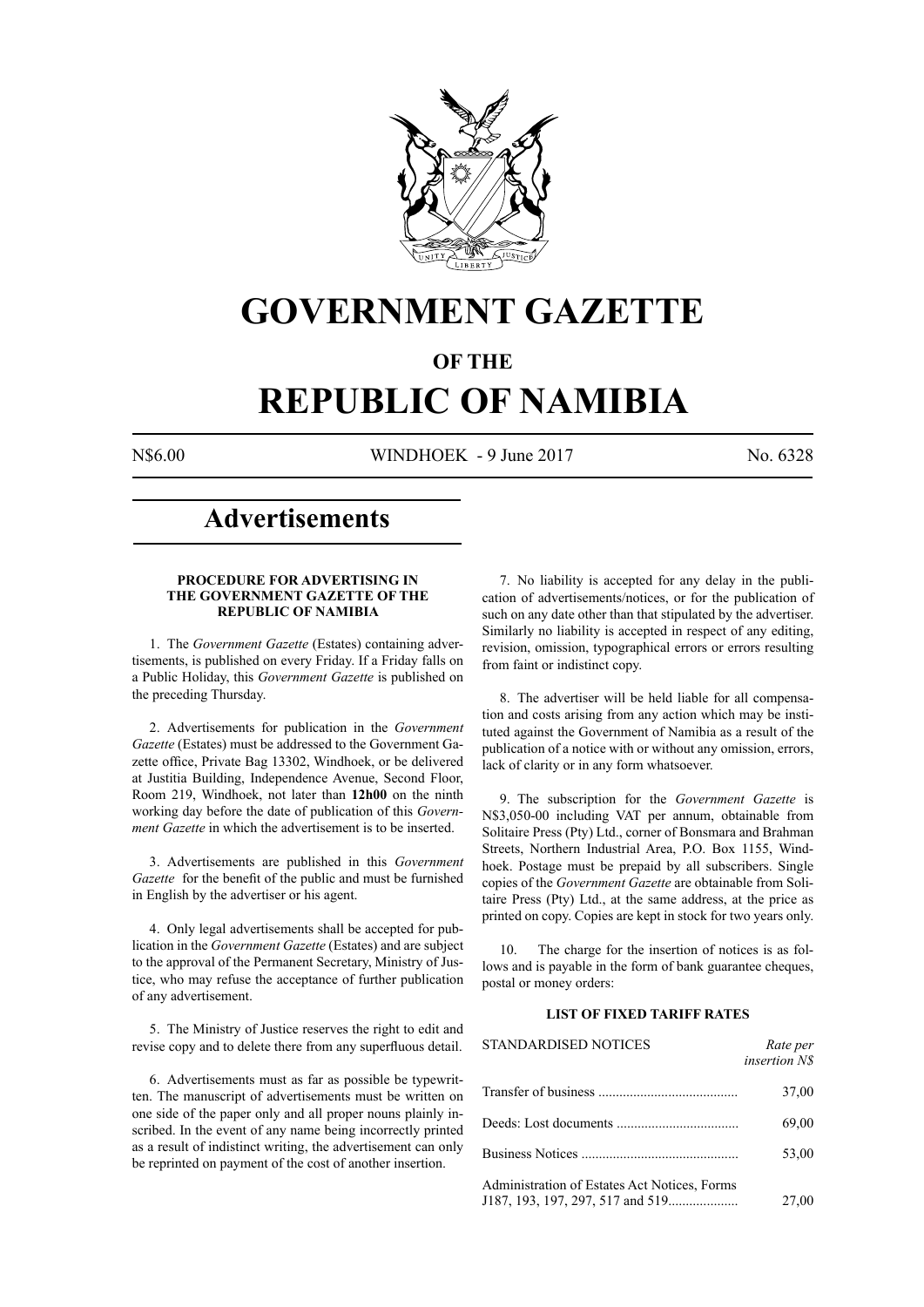| Insolvency Act and Companies Act Notices:                                                                                                                                                               | 48,00  |
|---------------------------------------------------------------------------------------------------------------------------------------------------------------------------------------------------------|--------|
| N.B. Forms 2 and 6 additional statements according<br>to word count table, added to the basic tariff.                                                                                                   | 333,00 |
| Naturalisation notices (including a reprint for the                                                                                                                                                     | 27,00  |
| Unclaimed moneys - only in the Government<br>Gazette, closing date 15 January (per entry of                                                                                                             | 13,00  |
|                                                                                                                                                                                                         | 53,00  |
|                                                                                                                                                                                                         | 27,00  |
| NON-STANDARDISED NOTICES                                                                                                                                                                                |        |
| Company notices:                                                                                                                                                                                        |        |
| Short notices: Meetings, resolutions, offers of<br>compromise, conversions of companies, voluntary<br>windings-up, etc.: closing of members' registers<br>for transfer and/or declarations of dividends | 120,00 |
| Declaration of dividends with profit statements,                                                                                                                                                        | 267,00 |
| Long notices: Transfers, changes in respect of<br>shares or capital, redemptions, resolutions,                                                                                                          | 373,00 |
|                                                                                                                                                                                                         | 120,50 |

#### **FORM J 187**

#### **LIQUIDATION AND DISTRIBUTION ACCOUNTS IN DECEASED ESTATES LYING FOR INSPECTION**

In terms of section 35(5) of Act No. 66 of 1965, notice is hereby given that copies of the liquidation and distribution accounts (first and final, unless otherwise stated) in the estates specified below will be open for the inspection of all persons interested therein for a period of 21 days (or shorter or longer if specially stated) from the date specified or from the date of publication hereof, whichever may be the later, and at the offices of the Master and Magistrate as stated.

Should no objection thereto be lodged with the Master concerned during the specified period, the executor will proceed to make payments in accordance with the accounts.

1848/2016 ALEXANDER John Sam, 37112600111, Erf 155, Extention 1, Block G, Rehoboth. Wilhelmina Louisa Alexander, 46112600102. Rehoboth. Windhoek. Afflux Investments cc, P.O. Box 1130, Windhoek.

1030/2008 VAN ZYL BRAND Allewyn Jacobus, 49110400508, No. 18, 5th Road East, Meersig, Walvis Bay, Republic of Namibia. Myrna Lavern Brand. Walvis Bay. Windhoek. D.F. Malherbe & Associates, P.O. Box 97975, Maerua Mall, Windhoek, Namibia.

157/2017 TIETZ Reinhard Richard, 31081900156, No. 5 Cook Street, Eros, Windhoek. Windhoek. Pointbreak Trust and Estates (Pty) Ltd, P.O. Box 156, Windhoek.

Up to 75 words …………………….…….......… 69,00 76 to 250 words ……………………….….......... 171,00 251 to 350 words …………………….……........ 253,00

#### ORDERS OF THE COURT

| Provisional and final liquidations or                                |        |
|----------------------------------------------------------------------|--------|
|                                                                      | 157,00 |
| Reduction of change in capital mergers, offers                       |        |
|                                                                      | 373.00 |
| Judicial managements, <i>curator bonis</i> and similar               |        |
|                                                                      | 373,00 |
| Extension of return date $\dots \dots \dots \dots \dots \dots \dots$ | 48,00  |
| Supersession and discharge of petitions (J.158)                      | 40,00  |
|                                                                      |        |

The charge for the insertion of advertisements other than the notices mentioned in paragraph 10 is at the rate of N\$13,00 per cm double column. (Fractions of a cm must be calculated as a cm).

12. No advertisements shall be inserted unless the charge is prepaid. Cheques, drafts, postal or money orders must be made payable to the Ministry of Justice, Private Bag 13302, Windhoek.

326/2015 KAMATI Stephanus, 47100200210, Erf 7920, Mooi Street 17, Katutura, Windhoek. Windhoek. Koep & Partners, P.O. Box 3516, Windhoek, Namibia.

1448/2015 SEILER Toni, 90100200052, 3 Impala Street, Suiderhof, Windhoek, Namibia. Windhoek. Windhoek. Ernst Hartmuth Ahrens, 9 Rietbokstreet, Suiderhof, p.o. Box 80301, Olympia, Windhoek, Namibia.

1652/2016 BEUKES Anna Magrietha, 67062000- 264, Windhoek. Gerald Beukes, 62080400428. Windhoek. F.M. Oehl Trust cc, P.O. Box 90290, Windhoek, Namibia.

196/2017 ZONDAGH Cornelius Johannes, Windhoek, 5 December 1930, 30120500086, Stampriet, 10 January 2017. F.M. Oehl Trust cc, P.O. Box 90290, Windhoek, Namibia.

326/2017 DE KLERK Gideon Albertus, Windhoek, 21 July 1938, 38072100076, Karasburg, 8 February 2017. Martha Catharina de Klerk, 23 August 1941, 41082300055. F.M. Oehl Trust cc, P.O. Box 90290, Windhoek, Namibia.

86/2015 HANEKOM Andre Johan, 44020900345, Erf 820, Blei Street, Extention 4, Tsumeb, Republic of Namibia. Anna Mageretta Catharina Hanekom, 56062400490. Tsumeb. Windhoek. Etzold-Duvenhage, 33 Feld Street, P.O. Box 320, Windhoek.

1680/2016 SAJENI Shepherd, 79031550035, Erf 184, Arisas Street, Cimbebasia. Windhoek. Windhoek. FNB Trust Services Namibia (Pty) Ltd, P.O. Box 448, Windhoek, Namibia.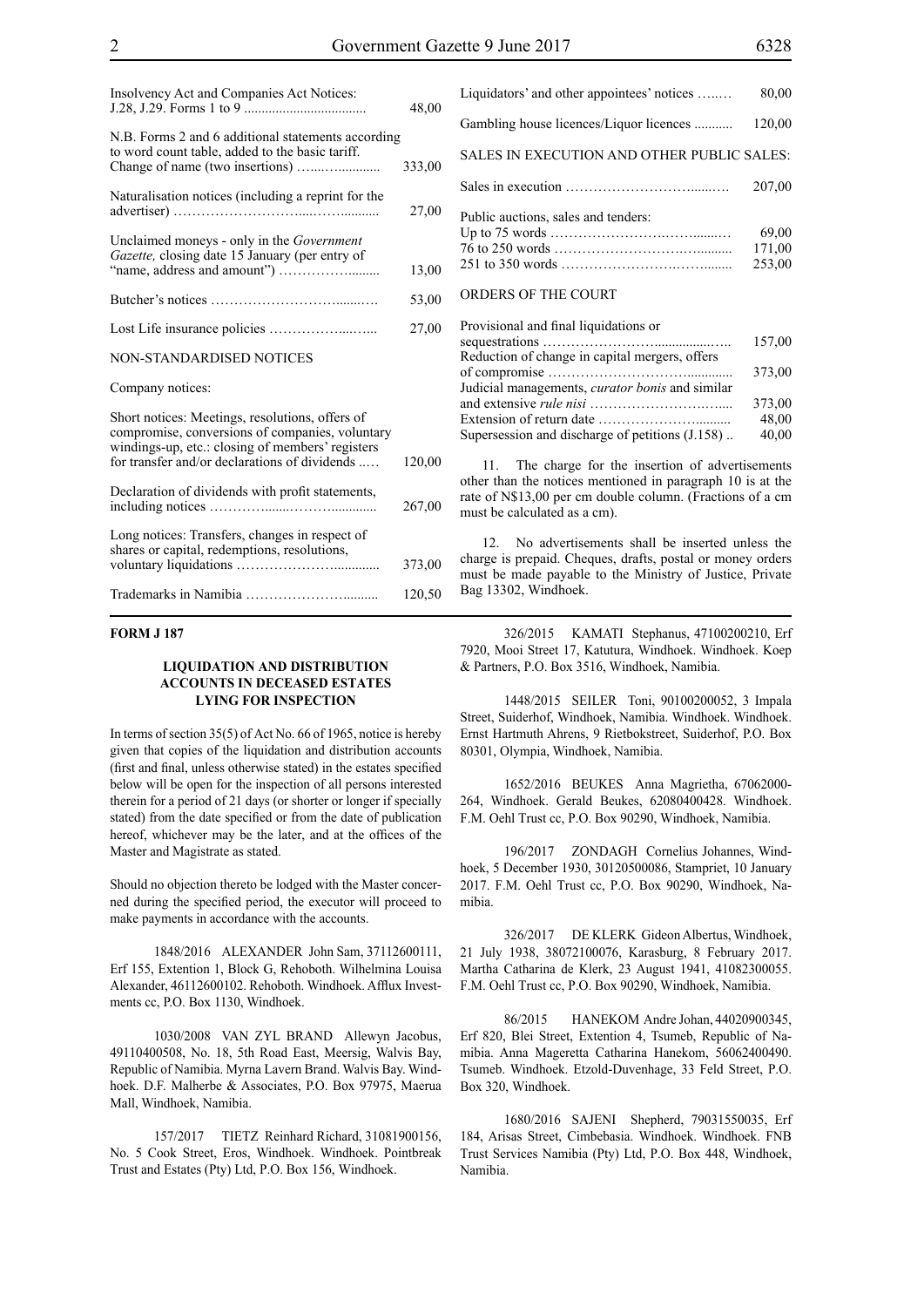780/2012 MOOLMAN Dirk Jacobus Johannes de Villiers, 68052500230, P.O. Box 30522, Pionierspark, Plot No. 93, Brakwater, Windhoek, Namibia. Catharine Elizabeth Moolman, 69060610307. Windhoek. Executrust (Pty) Ltd, P.O. Box 32098, Windhoek.

1570/2015 BEZUIDENHOUT Cornelius Abraham, 40040600246, Erf 848, Omaruru Weg, Henties Bay, 10 July 2015. Antoinette Bezuidenhout, 45062600081. Windhoek. Standard Executors & Trustees, P.O. Box 2164, Windhoek, Namibia.

329/2016 KRUGEL Jan Lodewikus, 31090100183, Unit 4, Pebble Clove, Plover Street, Swakopmund, 3 January 2016. Windhoek. Standard Executors & Trustees, P.O. Box 2164, Windhoek, Namibia.

440/2016 ANGULA Cathleen, 73031700252, Windhoek, 23 November 2015. Windhoek. Standard Executors & Trustees, P.O. Box 2164, Windhoek, Namibia.

280/2017 DUELL Marion Ursula, C48NL3YRJ, Erf No. Rehoboth B567. Peter Ostermeier, 7143050530. Rehoboth. Windhoek. V.T. van Wyk Attorneys, Plot A129, Hebron House, P.O. Box 4953, Rehoboth.

946/2012 GAMIBEB Benfried, 6302230500076, Erf No. 2155, Wanaheda. Elizabeth Rheis (previously) Gamibeb, 65030800433. Windhoek. Fisher, Quarmby & Pfeifer, P.O. Box 37, Windhoek.

998/2016 BRITZ Johannes, 60012300608, Erf No. 1684, Tsumeb. Joey Mienies, 620512080027. Final. Tsumeb. Windhoek. Dr. Weder, Kauta & Hoveka Inc., 3rd Floor, WKH House, Jan Jonker Road, Ausspannplatz, P.O. Box 864, Windhoek, Namibia.

1302/2003 DE KLERK Fritz, Erf 195, Sam Nujoma Avenue, Narraville, Walvis Bay, Erongo Region. Katharina de Klerk. Walvis Bay. Masiza Law Chambers, P.O. Box 4661, Walvis Bay, Namibia.

#### **FORM J 193**

#### **NOTICE TO CREDITORS IN DECEASED ESTATES**

All persons having claims against the estates mentioned below are hereby called upon to lodge their claims with the executors concerned, within 30 days (or otherwise as indicated) calculated from the date of publication hereof. The information is given in the following order: Estate number, surname and Christian names, date of birth, identity number, last address, date of death; surviving spouse's names, surname, date of birth and identity number; name and address of executor or authorised agent, period allowed for lodgement of claims if other than 30 days.

642/2017 CURRIE Anthony John Carlisle, Windhoek, 6 March 1948, 48030600178, No. 12 Mowen Street, Swakopmund, Namibia, 25 February 2017. PricewaterhouseCoopers, P.O. Box 1571, Windhoek, Namibia.

390/2017 MAREKA Daniel, Windhoek, 10 October 1949, 4910100500331, Erf 298, Block D, Rehoboth, Republic of Namibia, 5 October 1991. Lauda Mareka, 12 February 1943, 43021200575. Kwala and Company Incorporated, cnr Pettenkofer & Fouche Streets, Windhoek-West, P.O. Box 24350, Windhoek.

628/2017 WILMOT Annamarie, 39030600349, 13 December 2016. Nakamhela Attorneys, Kessler Building, Unit 7, Teinert Street, P.O. Box 5691, Windhoek, Namibia.

752/2016 JOBA Shadrick Siyumbwa, Windhoek, 7 June 1976, 76060700209, Katima Mulilo, Zambezi Region, 14 March 2016. Sisa Namandje & Co. Inc., No. 11 Robert Mugabe Street, Windhoek.

1075/2016 NAKARE Katrina, Windhoek, 15 May 1959, 59051501374, Erf 498, Wanaheda, 12 June 2015. Gotgard Mangundu Nakare, 8 August 1963, 6308080064. Du Pisani Legal Practitioners, No. 67 John Meinert Street, P.O. Box 23990, Windhoek.

1593/2016 DU PLESSIS Maartin, Windhoek, 17 October 1940, 40101700318, Unit 39, Park Village, Henties Bay, 31 July 2016. Etzold-Duvenhage, P.O. Box 320, Windhoek.

712/2017 JORDAN Jack, Windhoek, 10 December 1958, 58121010047, No. 11 Fifth Road, Walvis Bay, Namibia, 6 May 2017. Laura Jordan, 7 February 1948, 48020700331. Old Mutual Trust, P.O. Box 165, Windhoek.

760/2017 FOURIE Lucretia Dorothea, Windhoek, 25 October 1933, 33102500137, Henties Bay, 5 May 2017. FNB Trust Services Namibia (Pty) Ltd, P.O. Box 448, Windhoek, Namibia.

761/2017 THOMAS Zacheus, Windhoek, 14 June 1921, 21061400093, Erf No. 5677, Hans Dietrich Genscher Street, Katutura, 15 May 2013. Loide Thomas, 13 January 1923, 23011300011. FNB Trust Services Namibia (Pty) Ltd, P.O. Box 448, Windhoek, Namibia.

640/2017 VAN DER MERWE Johannes Daniel, Windhoek, 26 June 1938, 38062600157, Otjiwarongo, 31 March 2017. Wilhelmina Jacoba van der Merwe, 3 April 1942, 42040300090. Bank Windhoek Ltd, P.O. Box 15, Windhoek.

2101/2016 AIBALELO Lawrence Simasiku, Windhoek, 10 January 1955, 55011000273, Katima Mulilo, 17 June 2016. Bank Windhoek Ltd, P.O. Box 15, Windhoek.

210/2017 TSHAPUMBA Alexsia, Windhoek, 11 June 1954, 54051100416, Windhoek, 28 January 2017. Standard Executors & Trustees, P.O. Box 2164, Windhoek, Namibia.

76/2017 HOFFMANN Bernd Harald, 9 February 1954, 54020900213, Windhoek, 8 December 2016. F.M. Oehl Trust cc, P.O. Box 90290, Windhoek, Namibia.

519/2015 HAYWARD Petronella Magdalena, Windhoek, 7 August 1935, 35080700149, Farm Mackenzie No. 93, Omaheke Region, 21 July 2006. Thomas Edgar Hayward, 10 June 1920, 2006100100241. F.M. Oehl Trust cc, P.O. Box 90290, Windhoek.

1605/2016 PRINSLOO Petrus Renier Du Preez, Windhoek, 10 August 1950, 50081000654, Swakopmund, 21 July 2016. Estate Planning and Administration Services cc, P.O. Box 80014, Windhoek, Namibia.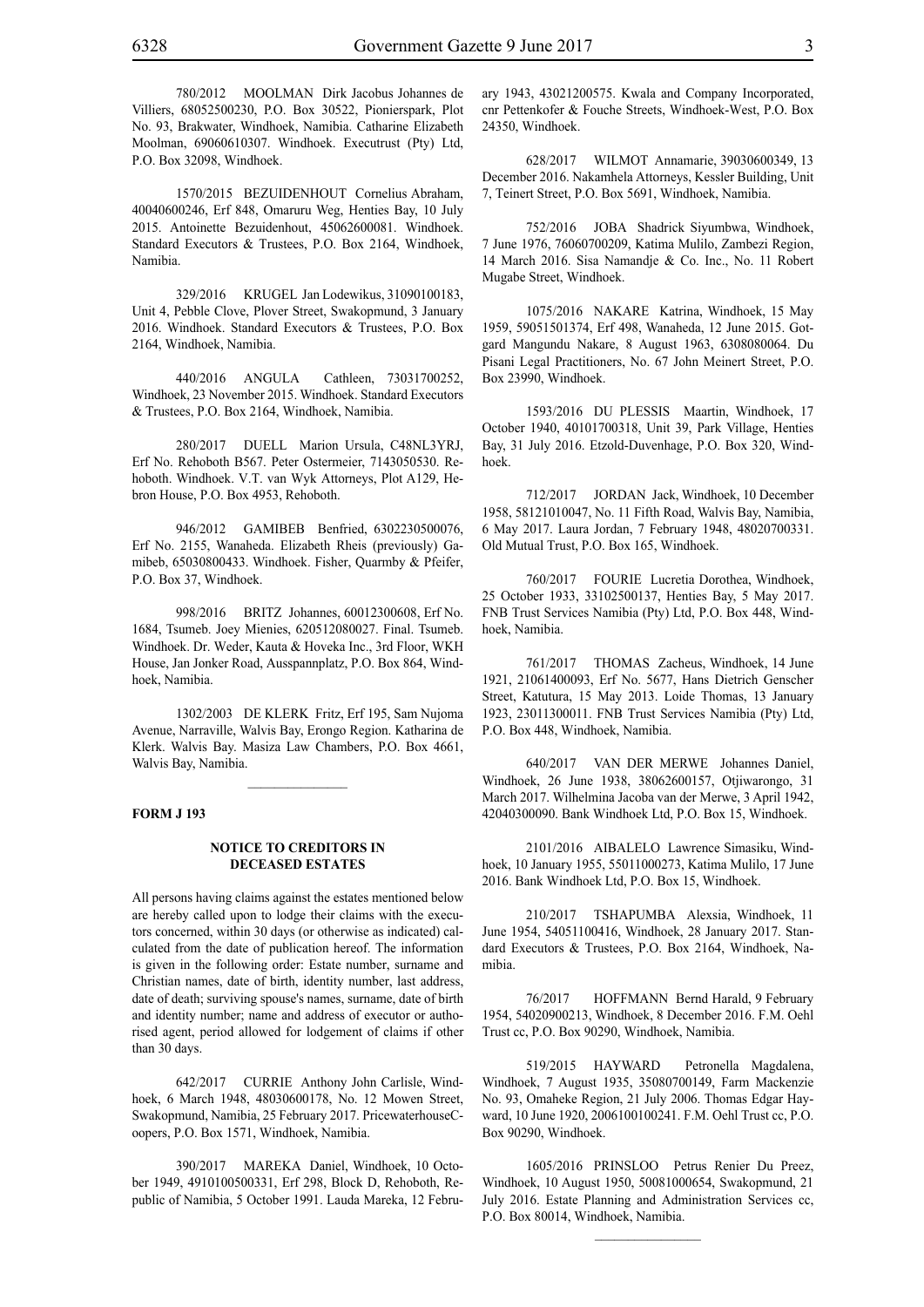#### **FORM 1**

#### **APPOINTMENT OF TRUSTEES AND LIQUIDATORS AND PROOF OF CLAIMS IN SEQUESTRATED ESTATES OR COMPANIES BEING WOUND UP**

Pursuant to subsection (3) of section fifty-six, section seventyseven and subsection (3) of section forty of the Insolvency Act, 1936, section 339, 366, 375 (5)(b) and 402 of the Companies Act, 1973, notice is hereby given that the persons mentioned below have been appointed trustee or liquidators, as the case may be, and that persons indebted to the estate or companies are required to pay their debts to them forthwith unless otherwise indicated.

Meetings of creditors of the said estate or companies will be held on the dates and the times and places mentioned below, for proof of claims against the estates or companies, for the purpose of receiving the trustees' or liquidators' reports as to the affairs and conditions of the estates or companies and for giving the trustees or liquidators directions concerning the sale of recovery or any matter relating to the administration thereof.

W13/17 **Logiman Consulting Namibia Close Corporation** (In Liquidation). D.J. Bruni, Liquidator, Bruni & McLaren, P.O. Box 11267, Klein Windhoek. 21 June 2017 at 10h00 before the Master of the High Court, Windhoek. Second meetings of members and creditors. D.J. Bruni, Liquidator, Bruni & McLaren, P.O. Box 11267, Klein Windhoek.

#### **FORM 2**

#### **MEETING OF CREDITORS IN SEQUESTRATED ESTATES OR COMPANIES BEING WOUND UP**

Pursuant to sections *forty-one* and *forty-two* of the Insolvency Act, 1936, notice is hereby given that a meeting of creditors will be held in the sequestrated estates or companies being wound up mentioned below, on the dates, at the times and places and for the purpose thereof.

Meetings in a town in which there is a Magistrate's office, will be held before the Master, elsewhere they will be held before the Magistrate.

The particulars given in the following order: The number of estate/company; the name and description of the estate/company; the date, hour and place of meeting and the purpose of the meeting.

W03/15 **R.O. Gentz Roof Tiling Namibia cc** (In Liquidation). 21 June 2017, at 10h00 at the Office of the Master of the High Court, Windhoek. Special meeting, proof of further claims. Bruni & McLaren, P.O. Box 11267, Klein Windhoek.

W16/14 **Brick & Concrete Industries (Pty) Ltd** (In Liquidation). 21 June 2017, at 10h00 at the Office of the Master of the High Court, Windhoek. Special meeting, proof of further claims. Bruni & McLaren, P.O. Box 11267, Klein Windhoek.

#### **FORM 4**

#### **LIQUIDATION ACCOUNTS AND PLANS OF DISTRIBUTION OR CONTRIBUTION IN SEQUESTRATED ESTATES OR COMPANIES BEING WOUND UP**

Pursuant to section 77 of the Co-operatives Act 1996 (as amended) notice is hereby given that the liquidation accounts and plans of distribution or contribution in the estates or companies/cooperatives mentioned below, will lie for inspection of creditors at the offices of the Registrar of Co-operatives, Luther Street, Windhoek and Investment Trust Company (Pty) Ltd .The particulars given are the following order: Name and description of estate/cooperative, description of account, place of account lying for inspection.

W39/10 **K. Golin Engineering cc** (in liquidation). Second and Final Liquidation and Distribution Account. Office of the Master of the High Court, Windhoek for a period of 14 days as from 9 June 2017. I.R. McLaren, Liquidator, Bruni & McLaren, P.O. Box 11267, Klein Windhoek.

W10/13 **Etbur Property Investments (Pty) Ltd** (in liquidation). Supplementary Second and Final Liquidation and Distribution Account. Office of the Master of the High Court, Windhoek for a period of 14 days as from 9 June 2017. D.J. Bruni, Liquidator, Bruni & McLaren, P.O. Box 11267, Klein Windhoek.

1909/15 **Insolvent Estate: Late Julio Lee Adams**. First and Final Liquidation and Distribution Account. Office of the Master of the High Court, Windhoek and Magistrate Keetmanshoop for a period of 14 days as from 9 June 2017. D.J. Bruni & I.R. McLaren, Joint Liquidators, Bruni & McLaren, P.O. Box 11267, Klein Windhoek.

 $\frac{1}{2}$ 

#### **FORM 5**

#### **PAYMENT OF DIVIDENDS AND COLLECTION OF CONTRIBUTIONS IN SEQUESTRATED ESTATES OR COMPANIES BEING WOUND UP**

The liquidation accounts and plans of distribution or contribution in the sequestrated estates or companies being wound up mentioned below having been confirmed on dates mentioned therein, notice is hereby given, pursuant to sub-section (1) of section one hundred and thirteen of the Insolvency Act, 1936, and section 409(2) of the Companies Act, 1973, that dividends are in the course of payment or contributions are in the course of collection in the said estates or companies as set forth below, and that every creditor liable to contribution is required to pay the trustee the amount for which he/she is liable at the address mentioned below.

The particulars are given in the following order: Number of estate or company; name and description of estate or company; date when account confirmed; whether a dividend is being paid or contribution collected or both; name and address of Trustee or Liquidator.

W14/16 **Dany Construction, Maria Elizabeth Espag (born Taljaard)**. 17 May 2017. Dividends paid to Concurrent Creditors. Final Liquidation and Distribution Account. D.J. Bruni, Liquidator, Bruni & McLaren, P.O. Box 11267, Klein Windhoek.

 $\frac{1}{2}$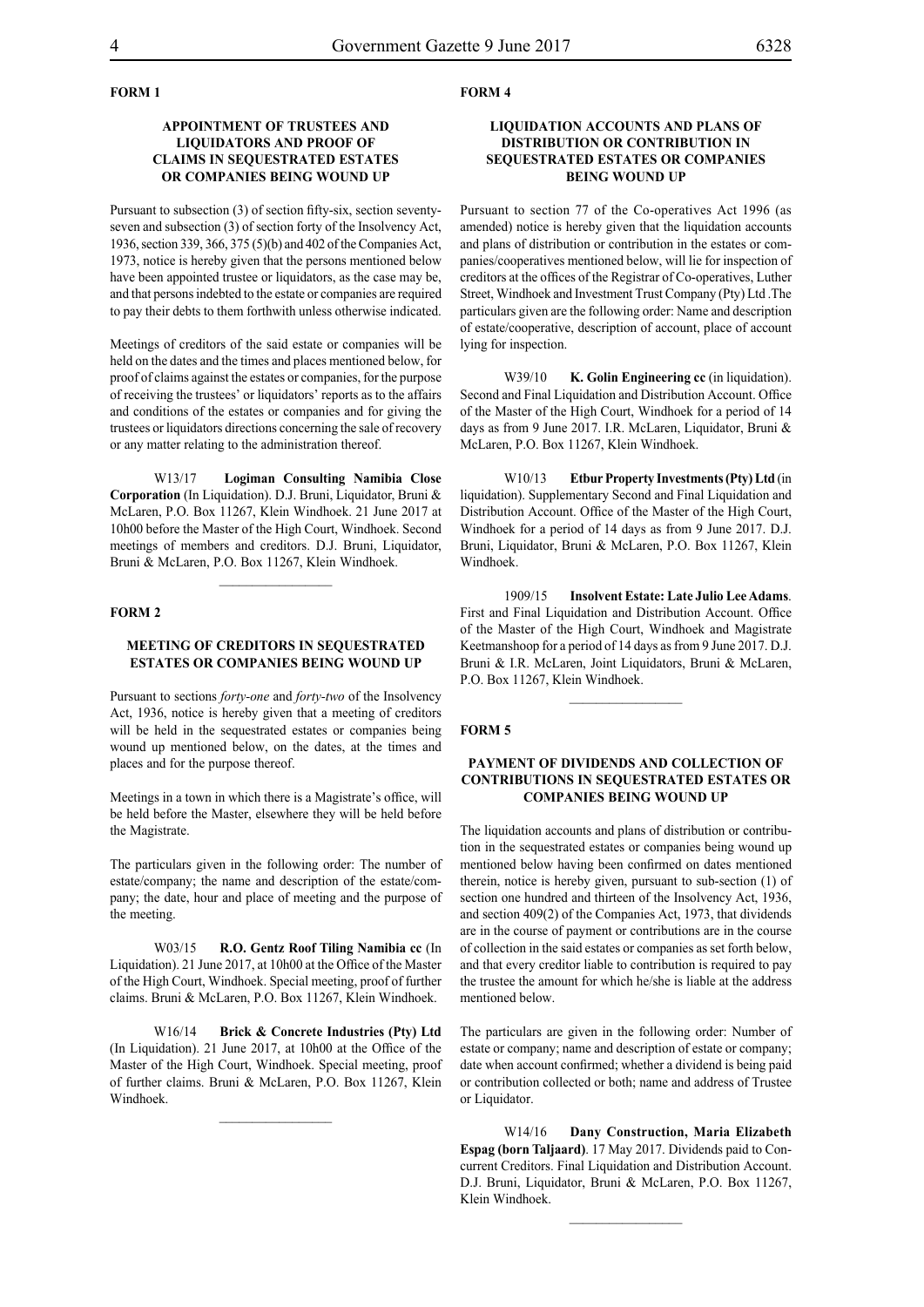#### **IN THE HIGH COURT OF NAMIBIA MAIN DIVISION - WINDHOEK**

#### **CASE NO: HC-MD-CIV-ACT-CON-2016/02932**

In the matter between:

#### **FIRST NATIONAL BANK OF NAMIBIA LIMITED** Plaintiff

and

#### **DR JIMMY JUSTICE BENJAMIN ORR** Defendant

#### **NOTICE OF SALE IN EXECUTION**

In execution of a Judgement of the above Honourable Court in the above action, a sale without reserve will be held by the Deputy Sheriff, **Windhoek**, at Erf 613 (A Portion of Erf 8), Datepalm Street, Dorado Park, Windhoek, on **20 June 2017**, at **09h30**, of the undermentioned property:

| <b>CERTAIN:</b>   | Erf $613$ (a Portion of Erf 8).<br>Dorado Park                          |
|-------------------|-------------------------------------------------------------------------|
| <b>SITUATE:</b>   | In the Municipality of Windhoek<br>Registration Division "K"            |
| <b>MEASURING:</b> | 439 Square metres                                                       |
|                   | IMPROVEMENTS: Two bedroom dwelling with kitchen,<br>bathroom and garage |

TERMS 10% of the purchase price and the auctioneers' commission must be paid on the date of the sale. The further terms and conditions of the sale will be read prior to the auction and lie for inspection at the office of the Deputy Sheriff, Windhoek and at the offices of the execution creditor's attorneys.

DATED at WINDHOEK this 8th day of MAY 2017.

DR WEDER KAUTA & HOVEKA INC Legal Practitioner for Plaintiff WHK HOUSE Jan Jonker Road WINDHOEK

#### **CASE NUMBER: POCA 08/2017**

#### **IN THE HIGH COURT OF NAMIBIA, MAIN DIVISION**

 $\frac{1}{2}$ 

#### **HELD AT WINDHOEK, FRIDAY, THE 26 DAY OF MAY 2017 BEFORE THE HONOURABLE MR JUSTICE USIKU, AJ**

In the *ex parte* matter of:

#### **THE PROSECUTOR-GENERAL** Applicant

*IN RE:* The positive balance in Bank Windhoek Limited, account number CFC 8005259340 held in the name of Shelfco Investments One Five Seven (Pty) Limited.

**IN THE APPLICATION FOR A PRESERVATION OF PROPERTY ORDER IN TERMS OF SECTION 51 OF THE PREVENTION OF ORGANISED CRIME ACT 29 OF 2004**

#### **ORDER**

Having heard **Mr Nanhapo** counsel for the Applicant and having read the Notice of Motion, Affidavits and annexures thereto;

#### **IT IS ORDERED THAT:**

- 1. The matter is heard as one of urgency and the Applicant's non - compliance with the forms and service of the Rules is condoned.
- 2. The prescribed manner as set out in the regulations to the Prevention of Organised Crime Act 29 of 2004 ("POCA") as well as any prescribed manner in terms of POCA is dispensed with.
- 3. A preservation of property order as contemplated by section 51 of POCA is granted in respect of:
	- 3.1 the positive balance in Bank Windhoek Limited, account number CFC - 8005259340 held in the name of Shelfco Investments One Five Seven (Pty) Limited, renamed to Atlantic Ocean Management Group (Pty) Ltd, hereafter referred to as "the property".
- 4. In terms of section 51 of POCA all persons with knowledge of this order, other than as required and permitted by this order, are prohibited from removing, and or taking possession of and / or control over, and I or dissipating, and / or encumbering and / or interfering with, and / or diminishing the value of, and / or attaching or selling in execution, and / or dealing in any other manner with the property to which this order relates.
- 5. That Warrant Officer Johan Nico Green ("W/0 Green") of Commercial Crime Division: Anti - Money Laundering Unit in Windhoek or, in W/O Green absence, Sergeant Hendrick Shaakumeni ("Sgt Shaakumeni") of Commercial Crime Division: Anti - Money Laundering Unit in Windhoek, is permitted to take care of the property in terms of section 93 of POCA and is immediately authorized to:
	- 5.1 Seize and/or assume control over the property;
	- 5.2 Safeguard the property pending the finalisation of the forfeiture proceedings under POCA;
	- 5.3 If necessary to administer and preserve the property and to do all things necessary for that purpose, including keeping the properties in the bank account where they are currently kept subject to appropriate safeguards and / or deposit the properties in the account in a separate interest bearing account.
- 6. The Applicant must:
	- 6.1 Effect service of the preservation of property order on Shelfco Investments together with the notice attached as Annexure A and B.
	- 6.2 In terms of section 52 (1) (b) cause notice of this order, in the form set out in Annexure A and B hereto, to be published in the Government Gazette as soon as practicable after the preservation of property order is granted.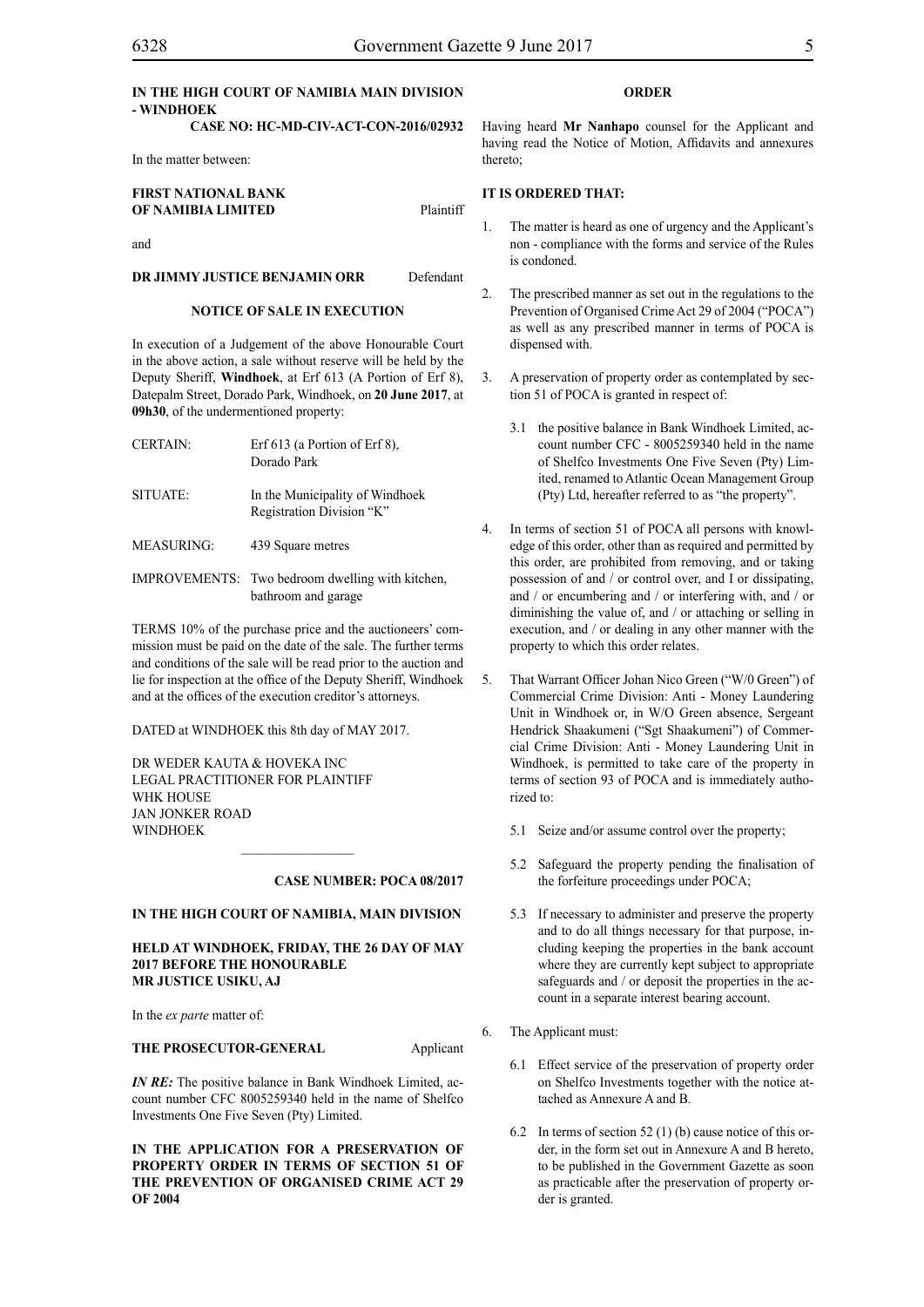- 7. Any person who has an interest in the property and who intends opposing the application for an order forfeiting the property to the State or applying for an order excluding his or her interest from a forfeiture order in respect of the property, must enter an appearance giving notice of his or her intention in terms of section 52(3) of POCA.
- 8. Such notice must be delivered to the Applicant:
	- 8.1 in the case of any person specifically identified for service in the terms of this order, within 21 calendar days of service; and
	- 8.2 in the case of any other person, 21 calendar days after the date when a notice of the order was published in the Government Gazette.
	- 8.3 A notice in terms of section 52 of POCA must contain full particulars of the chosen address for the delivery of documents concerning further proceedings in this matter and must be accompanied by an affidavit setting out:
	- 8.4 the full particulars of the identity of the person giving the notice;
	- 8.5 the nature and extent of his or her interest in the property concerned;
	- 8.6 whether he or she intends opposing the making of the forfeiture order, or whether he or she intends applying for an order excluding his or her interest in that property from the operation of the order;
	- 8.7 whether he or she admits or denies that the property concerned is the proceeds of unlawful activities and the basis for such defence;
	- 8.8 if he or she intends applying for the exclusion of his or her interests from the operation of the forfeiture order, the basis for such an application.
- Any person, on good cause shown (including the non availability of any other suitable remedy to protect you legitimate rights or interest), may on 3 days notice in urgent instances and at least 7 days notice in other instances to the applicant, and within 8 days of becoming aware of the order, apply for reconsideration of the order;

#### BY ORDER OF THE COURT

REGISTRAR OF THE HIGH COURT

TO: Government Attorney

#### **FORM 5 ANNEXURE A**

#### **NOTICE OF PRESERVATION OF PROPERTY ORDER**

#### **MINISTRY OF JUSTICE**

#### **PREVENTION OF ORGANIZED CRIME REGULATIONS: PREVENTION OF ORGANISED CRIME ACT, 2004 (ACT 29 OF 2004)**

#### **(Section 52 (1), Regulation 4 (5))**

To: Shelfco Investments One Five Seven (Pty) Limited, renamed to Atlantic Ocean Management Group (Pty) Ltd

#### **IMPORTANT - DO NOT IGNORE THIS DOCUMENT**

Upon receipt of this notice you should obtain legal advice to help you understand this document and your rights and obligations under the preservation of property order.

#### **WHY YOU HAVE RECEIVED THIS NOTICE**

The High Court has made a preservation of property order over property pursuant to section 51 of the Prevention of Organised Crime Act 2004. A copy of the preservation of property order is attached to this notice. The order describes the property that has been preserved and may contain directions relating to the seizure of that property. It may also contain other orders that the court considers appropriate.

You have received this notice because the Prosecutor - General considers that you might have an interest in the properties which are the subject of the preservation order.

The preservation of property order has been made for the purpose of securing property in order to satisfy any forfeiture order that might be pursuant to Part 3 of Chapter 6 of the Prevention of Organised Crime Act 2004.

#### **WARNING**

The preservation of property order prohibits any person from dealing, in any manner, with the properties to which the order relates. A person who intentionally refuses or fails

to comply with a court order made under this Act commits an offence punishable by a fine not exceeding N\$ 300,000 or to imprisonment for a period not exceeding 15 years.

Dated: ........................................................

...................................................................

For Prosecutor - General

**ANNEXURE B**

#### **CASE NUMBER: POCA 08/2017**

#### **IN THE HIGH COURT OF NAMIBIA**

#### **MAIN DIVISION - WINDHOEK**

In the *ex parte* matter of:

#### **THE PROSECUTOR-GENERAL** Applicant

*IN RE*: The positive balance in Bank Windhoek Limited, account number CFC 8005259340 held in the name of Shelfco Investments One Five Seven (Pty) Limited.

**IN THE APPLICATION FOR A PRESERVATION OF PROPERTY ORDER IN TERMS OF SECTION 51 OF THE PREVENTION OF ORGANISED CRIME ACT 29 OF 2004**

#### **Notice in terms of section 52 of the Prevention of Organised Crime Act 29 of 2004 (POCA)**

This notice is addressed to all persons who have an interest in the positive balance: The positive balance in Bank Windhoek Limited, account number CFC - 8005259340 held in the name of Shelfco Investments One Five Seven (Pty) Limited.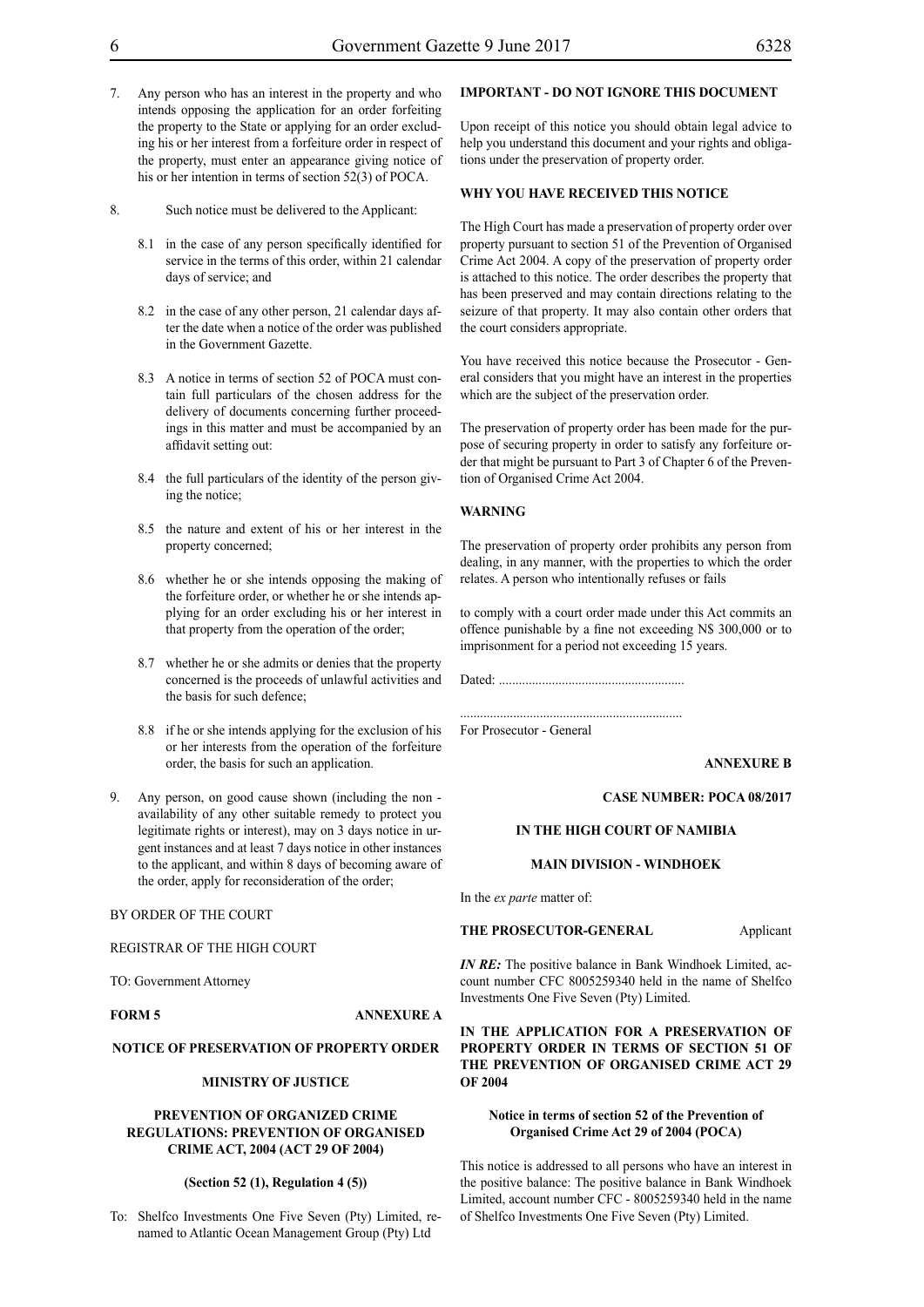#### **Take notice that:**

- 1. The Prosecutor-General has obtained a preservation of property order (the order), a copy of which is attached to this notice, in terms of section 51 of POCA in respect of the property;
- 2. If you have an interest in the property, you should understand that it is now at risk. You are advised to obtain legal advice on whether your interest can be protected and, if so, on how to protect it;
- 3. You are notified that the Prosecutor General will, within 120 days of publication of this notice, apply to the High Court under section 59 of the POCA for an order declaring the property forfeit to the state. The order will remain in force until the application for a forfeiture order is finalised, and until any forfeiture order that has been made is satisfied;
- 4. If you intend to oppose the application for a forfeiture order, or you intend to apply for an order excluding your interest from a forfeiture order in respect of the property, you must enter an appearance in terms of the order. The requirements for such an appearance are set out in the order and are also dealt with in sections 52 (3), (4) and (5) of the POCA. An appearance must comply with these requirements;
- 5. Your attention is specifically drawn to the 21 calendar days' time limit prescribed in section 52 (4) for the entry of an appearance referred to in paragraph 4 above;
- 6. If you enter an appearance in terms of the order you will be entitled to be given 14 days' notice of the application by the applicant for a forfeiture order in respect of the property;
- 7. If you fail to enter an appearance in terms of the order or to comply with the above requirements, you will not be given notice of the application for a forfeiture order and you will not be entitled to appear at the hearing of the application. In such a case, the court may grant a default order forfeiting the property to the state under section 64 of POCA;
- 8. You may, on good cause shown (including the non availability of any other suitable remedy to protect your legitimate rights or interest), on 3 days' notice in urgent instances and at least 7 days' notice in other instances to the applicant, and within 8 days of becoming aware of the order, apply for reconsideration of the order;
- 9. You are specifically advised that even if you intend to apply for reconsideration of the preservation order in this case, you must, in addition, comply with paragraph 4 and 5 above if you intend to oppose the forfeiture application at a later date. Failure to do so can result in a forfeiture order being granted against the property by default and without further notice to you.
- 10. Whenever this order states that you must deliver or serve any notice, affidavit or other process document on the applicant, you must deliver or serve them on the applicant at the following address:

GOVERNMENT ATTORNEY Legal Practitioners for the Applicant 2nd FLOOR, SANLAM BUILDING PRIVATE BAG 13189 WINDHOEK, NAMIBIA

Any correspondence or other enquiries must also be directed to this address or contact number: 061 374 268.  $\frac{1}{2}$ 

#### **LOST LAND TITLE OF ERF NO. REHOBOTH D340**

Notice is hereby given that we intend to apply for a certified copy of Land title dated 22 NOVEMBER 2001 passed/registered in favour of **Bessel Cloete**, Identity Number: 730726 08 00024 and **Sherada Christil Cloete**, Identity Number: 680522 02 00544 married in community of property to each other, in respect of:

| CERTAIN          | Erf No. Rehoboth D340            |
|------------------|----------------------------------|
| <b>SITUATED</b>  | In the Town of Rehoboth          |
| <b>MEASURING</b> | 916 (nine one six) square metres |

All persons who object to the issue of such copy are hereby required to lodge their objections in writing with the Registrar of Deeds Rehoboth within three weeks from the publication of this notice.

Dated at WINDHOEK this 30 MAY 2017.

FISHER QUARMBY & PFEIFER Legal Practitioners c/o Robert Mugabe Ave & Thorer Street (Entrance 43 Burg Street) P.O.BOX 37 Windhoek

#### **THE ALIENS ACT, 1937 NOTICE OF INTENTION OF CHANGE OF SURNAME**

I, **itope elias usuta**, residing at Erf 3009, Longa Street, Otjomuise and a student, intend applying to the Minister of Home Affairs for authority under section 9 of the Aliens Act, 1937, to assume the surname **KANAMBUNGA** for the reasons that I want to change from my mother's last name which is **ITOPE** to my father's last name which is **KANAMBUNGA.**

I previously bore the name **itope elias usuta.**

Any person who objects to my assumption of the said surname of **kanambunga** should as soon as may be lodge his or her objection, in writing, with a statement of his or her reasons therefor, with the Magistrate of Windhoek.

**e. u. itope P.O. BOX 86743 EROS WINDHOEK NAMIBIA**

#### **THE ALIENS ACT, 1937 NOTICE OF INTENTION OF CHANGE OF SURNAME**

 $\frac{1}{2}$ 

I, **kausenge kalistus shiboba**, residing at Nyondo, intend applying to the Minister of Home Affairs for authority